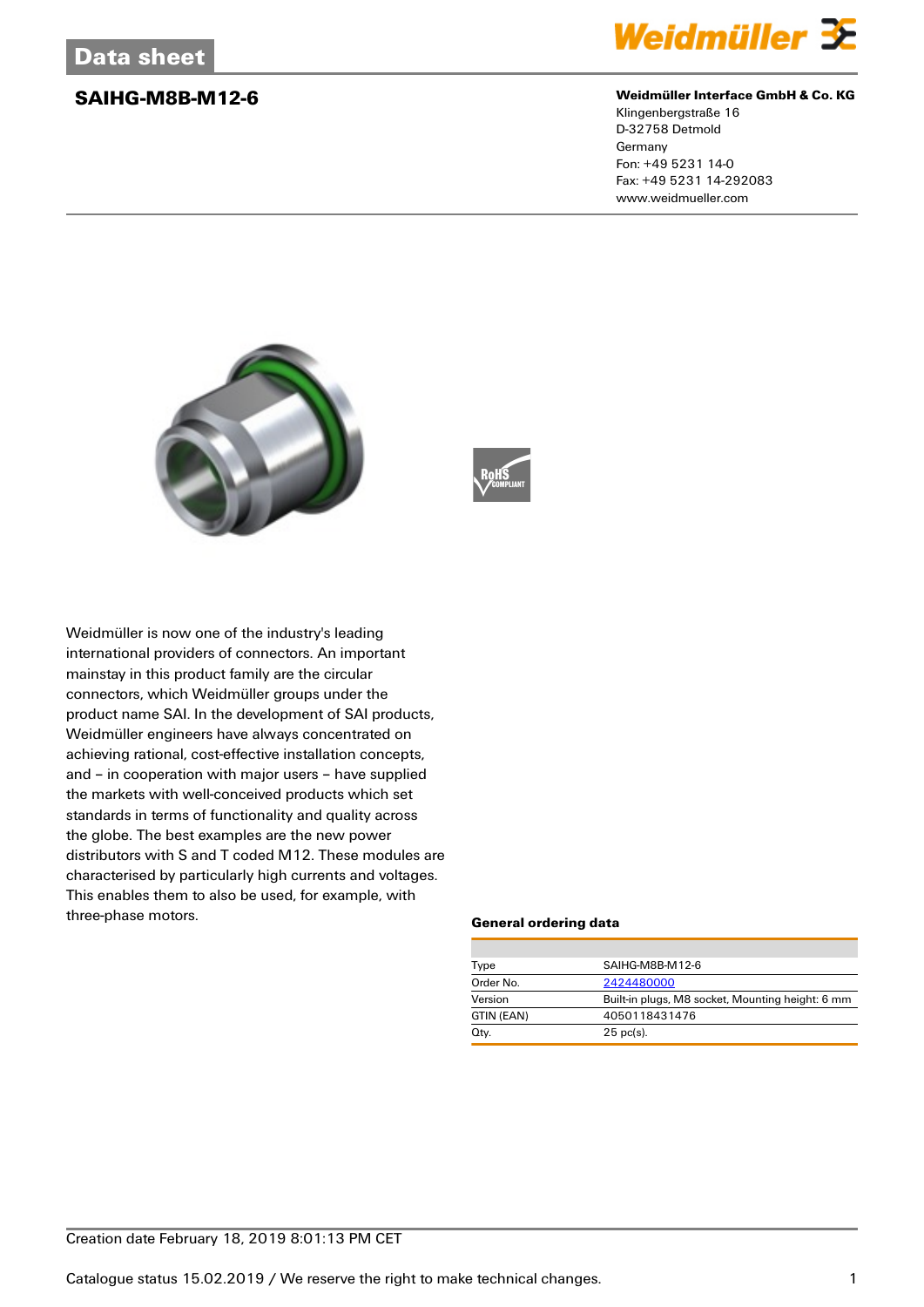# **Technical data**



## **SAIHG-M8B-M12-6 Weidmüller Interface GmbH & Co. KG**

Klingenbergstraße 16 D-32758 Detmold Germany Fon: +49 5231 14-0 Fax: +49 5231 14-292083

| <b>Dimensions and weights</b>                  |                          |                          |               |  |  |
|------------------------------------------------|--------------------------|--------------------------|---------------|--|--|
|                                                |                          |                          |               |  |  |
| Net weight                                     | 7.36 g                   |                          |               |  |  |
| <b>Environmental Product Compliance</b>        |                          |                          |               |  |  |
|                                                |                          |                          |               |  |  |
| <b>REACH SVHC</b>                              | Lead 7439-92-1           |                          |               |  |  |
| <b>Technical data of PCB plug-in connector</b> |                          |                          |               |  |  |
|                                                |                          |                          |               |  |  |
| Coding                                         | none                     | Housing surface          | nickel-plated |  |  |
| Housings                                       | M8 socket                | Mounting height          | 6 mm          |  |  |
| Housing main material                          | CuZn                     | <b>Connection thread</b> | M8            |  |  |
| Mounting thread                                | M 12                     | Seal material            | FPM, NBR      |  |  |
| <b>System parameters</b>                       |                          |                          |               |  |  |
| Pin series quantity                            | 1                        |                          |               |  |  |
|                                                |                          |                          |               |  |  |
| <b>Classifications</b>                         |                          |                          |               |  |  |
|                                                |                          |                          |               |  |  |
| <b>ETIM 6.0</b>                                | EC000437                 | eClass 6.2               | 27-26-07-02   |  |  |
| eClass 9.1                                     | 27-44-02-02              |                          |               |  |  |
| <b>Approvals</b>                               |                          |                          |               |  |  |
|                                                |                          |                          |               |  |  |
| <b>ROHS</b>                                    | Conform                  |                          |               |  |  |
| <b>Downloads</b>                               |                          |                          |               |  |  |
|                                                |                          |                          |               |  |  |
| Brochure/Catalogue                             | <b>FL FIELDWIRING EN</b> |                          |               |  |  |
| <b>Engineering Data</b>                        | <b>STEP</b>              |                          |               |  |  |